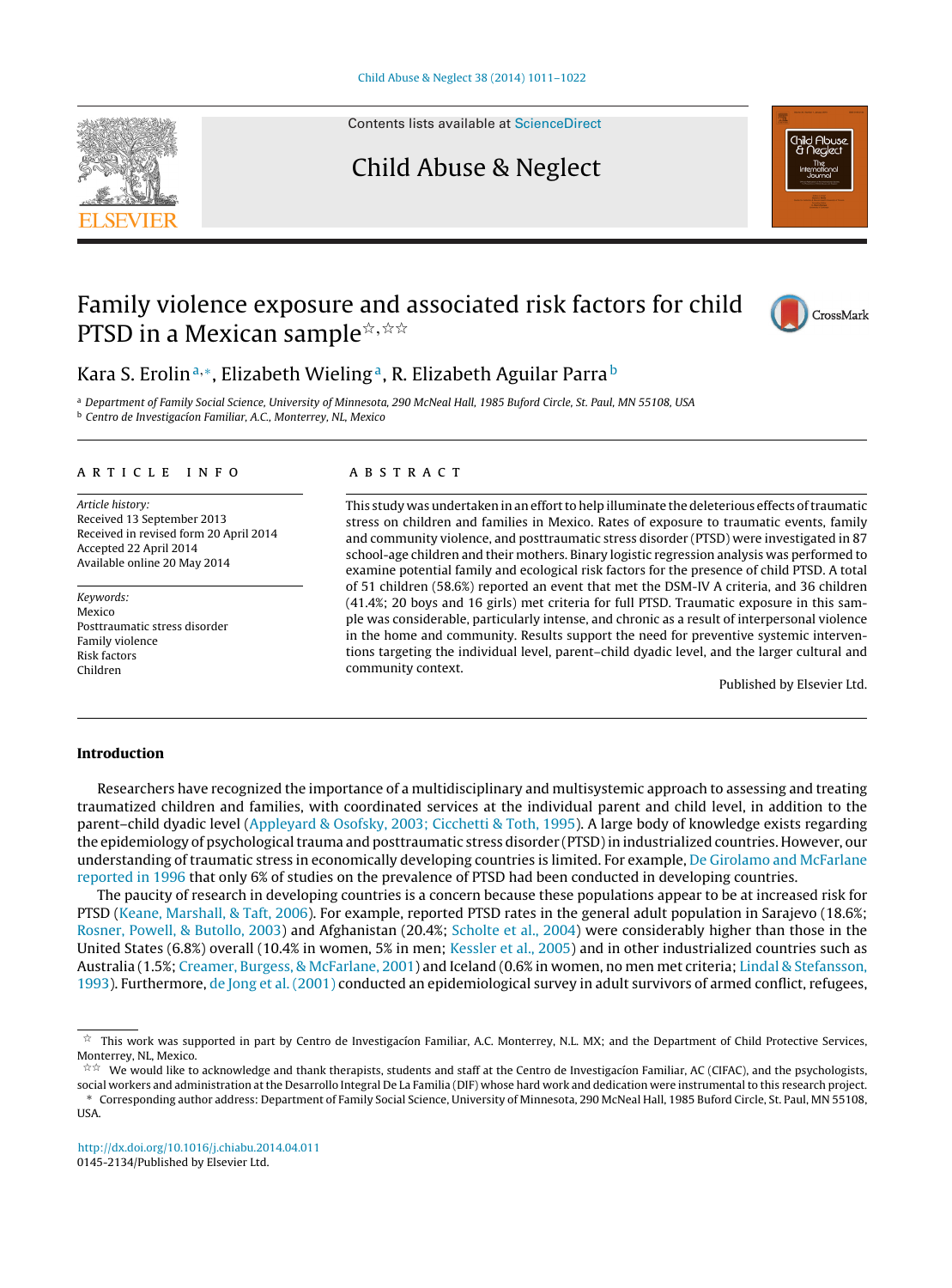and displaced persons in four post-conflict, low-income areas and found elevated PTSD prevalence in these areas (Algeria, 37%; Cambodia, 28%; Gaza, 18%; Ethiopia, 16%).

Studies of traumatic stress in children show high rates of trauma exposure in non-Western developing countries. For example, lifetime rates of trauma exposure in South African children and adolescents ranged from 40% to 100% in several community samples of South African children and adolescents [\(Suliman, Kaminer, & Seedat, 2005\),](#page--1-0) and a rate of 77% lifetime exposure to war related trauma and family violence was found in a sample of children aged 7–15 years in Afghanistan [\(Catani](#page--1-0) [et al., 2009\).](#page--1-0)

To our knowledge, no epidemiological study has reported rates of exposure to traumatic events and PTSD or associations between PTSD and family or ecological risk factors in school age children in Mexico. However, such information is critical for policy makers and mental health providers in Mexico tasked with developing a local infrastructure to meet the needs of children and families affected by PTSD, particularly because narcotic-related violence has resulted in Mexico's current status as one of the most dangerous countries in the world. Gaining an understanding of PTSD in Mexico is also relevant to U.S. policymakers and mental health providers because of the large influx of documented and undocumented immigrants from Mexico into the United States. If we are to provide valid assessment and effective clinical services on this side of the border, it is necessary to know how exposure rates and traumatic stressors prior to immigration contribute to Mexican immigrants' mental health.

#### Risk Factors for Child PTSD

Although we know little about trauma exposure in children in Mexico, epidemiological research on childhood traumatic stress in other countries supports a positive dose–effect relationship between the experience of multiple traumas and adverse outcomes, including the development of PTSD (e.g., [Catani, Jacob, Schauer, Kohila, & Neuner, 2008\).](#page--1-0) The risk of PTSD in children is greater after exposure to interpersonal violence in the home and the community than after non-interpersonal traumatic events ([McCloskey & Walker, 2000\).](#page--1-0) [Lehmann \(2000\)](#page--1-0) evaluated 28 studies published from 1980 through 1999 to determine risk factors influencing PTSD symptomatology in children aged 8 months to 9 years. Findings indicated that 85% of children with PTSD had histories of exposure to multiple traumas (physical and sexual abuse, family and community violence, war). Female gender has frequently been linked to increased risk for PTSD (e.g., [Cauffman, Feldman, Waterman, &](#page--1-0) [Steiner, 1998; Udwin, Boyle, Yule, Bolton, & O'Ryan, 2000\),](#page--1-0) particularly in children who have been sexually abused ([Davis &](#page--1-0) [Siegel, 2000\).](#page--1-0) This has been attributed to a tendency of females to internalize psychological distress, leading to higher rates of mood and anxiety symptoms, contrasting with a tendency of males to exhibit externalizing symptoms ([Pine & Cohen, 2002\).](#page--1-0) Additionally, female children may experience more intense reactions to a traumatic event than males. Although female gender is a relatively consistent predictor of PTSD diagnosis in children, the effects are small [\(Cox, Kenardy, & Hendrikz,](#page--1-0) [2008; Trickey, Siddaway, Meiser-Stedman, Serpell, & Field, 2012\).](#page--1-0)

Parental psychological distress and poor family functioning have been shown to be predictors of child psychopathology [\(Cox et al., 2008; Trickey et al., 2012\).](#page--1-0) Associations between parental experience of trauma and secondary traumatization of children have been found in studies of war veterans [\(Dekel & Goldblatt, 2008\)](#page--1-0) and in samples of parents and children who have both been exposed to a range of traumas ([Scheeringa & Zeanah, 2001\).](#page--1-0) [Lambert, Holzer, & Hasbun, 2014](#page--1-0) performed the first meta-analysis examining the association between parents' PTSD symptoms and children's psychopathology in 42 studies (34 peer-reviewed journal articles, eight dissertations). The researchers compared studies in which only the parent experienced trauma ( $n = 18$ ) with studies in which both the parent and the child had a history of trauma exposure ( $n = 24$ ). A moderate effect size was found for the association between parental PTSD and child distress/behavior problems  $(r = .35, ...)$  $p$  < .001), regardless of who experienced the traumatic event(s). This association was significantly stronger for parent–child dyads with a history of interpersonal trauma compared with other event types  $(r = .46, p < .001)$ .

In cases where only the child was exposed to trauma, parental support after the trauma has been found to be one of the most critical factors related to child outcome ([Cox et al., 2008; Saile, Neuner, & Catani, 2014; Sriskandarajah, Neuner, &](#page--1-0) [Catani, 2014; Trickey et al., 2012\).](#page--1-0) Parent and family functioning may worsen the impact of a traumatic event on children by serving as proximal reminders and secondary stressors of the trauma. Parents' reactive behavior after a traumatic event may be more critical to child adjustment than direct exposure to the event ([Cox et al., 2008\).](#page--1-0) Parental modeling of maladaptive and avoidant coping strategies may negatively affect a child's adaptive functioning and may result in less effective parenting skills and decreased ability to provide monitoring and support for the child's needs.

Economic hardship appears to be a significant ecological variable associated with negative responses to trauma and the development of PTSD. The effects of trauma in developing areas of the world are of great concern because these populations may be particularly susceptible to adverse outcomes due to poverty and lack of resources. [Norris et al. \(2003\)](#page--1-0) identified several risk factors associated with poor countries, including crowded and substandard housing; physically demanding and dangerous work; lack of access to medical and professional care; and enhanced power differentials between rich and poor, adults and children, and men and women.

#### Trauma and PTSD in Mexico

Poverty is pervasive throughout Mexico, negatively influencing peoples' lives in multiple ways. Mexican women and children in particular live in impoverished conditions, which may affect their abilities to cope with traumatic stressors.